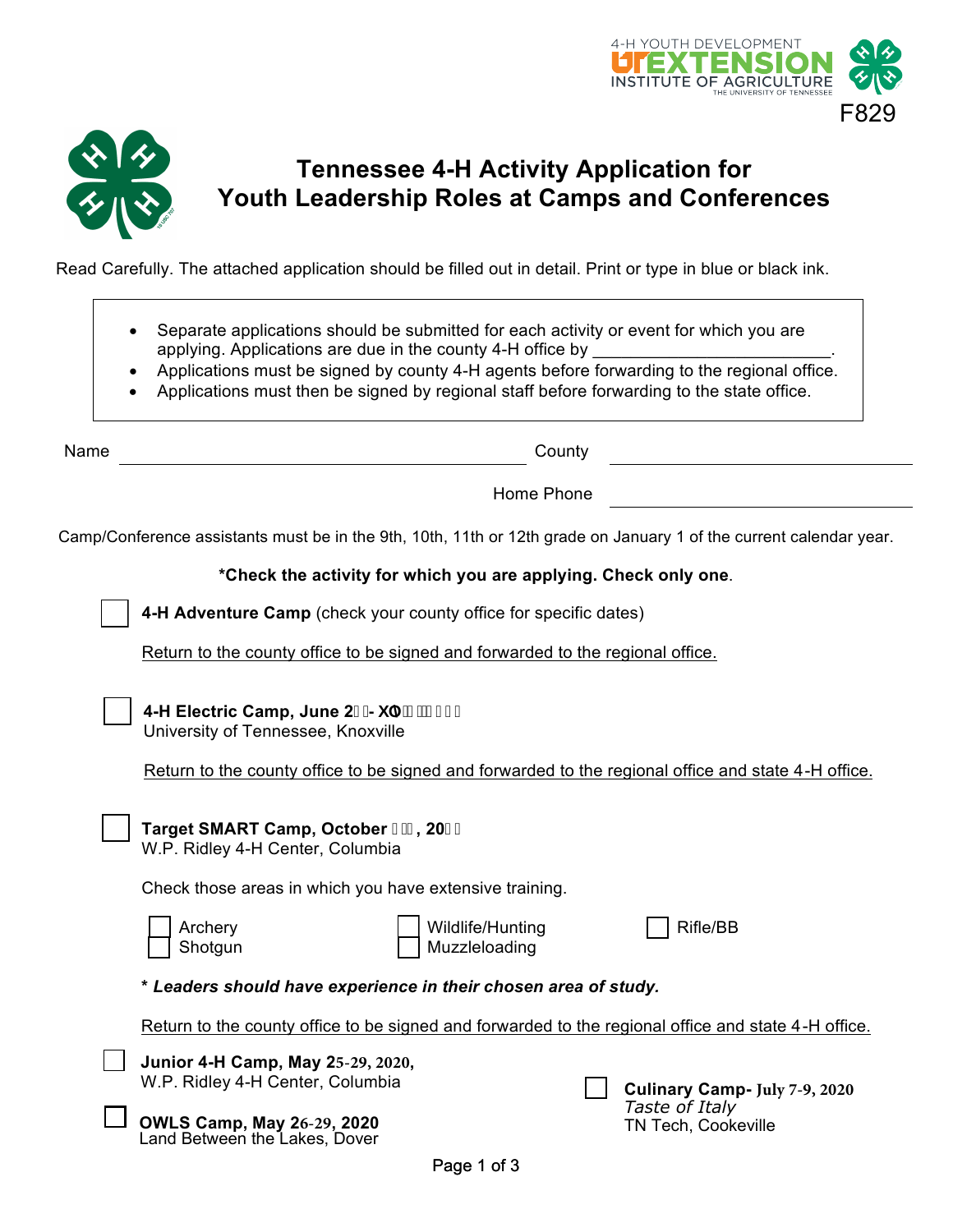## **Tennessee 4-H Camp/Conference Assistant Application Form**

| Name       |                                                                                                                                                                                                                                                       |                            |                      | Male<br>$\blacksquare$ Female                     |
|------------|-------------------------------------------------------------------------------------------------------------------------------------------------------------------------------------------------------------------------------------------------------|----------------------------|----------------------|---------------------------------------------------|
|            | Address/City/Zip<br><u> 1989 - Johann Stoff, deutscher Stoffen und der Stoffen und der Stoffen und der Stoffen und der Stoffen und der</u>                                                                                                            |                            |                      |                                                   |
|            | Parent/Guardian                                                                                                                                                                                                                                       |                            |                      |                                                   |
| Home Phone |                                                                                                                                                                                                                                                       | County                     |                      |                                                   |
| Age        | Date of Birth                                                                                                                                                                                                                                         |                            | No. Years in 4-H     |                                                   |
| Email      |                                                                                                                                                                                                                                                       |                            | T-shirt Size (adult) |                                                   |
|            | Grade on January 1 of current calendar year*                                                                                                                                                                                                          | Main Project               |                      | <u> 1989 - Andrea Brand, amerikansk politik (</u> |
| 1.         |                                                                                                                                                                                                                                                       |                            |                      |                                                   |
|            | Describe the duties you performed.                                                                                                                                                                                                                    |                            |                      |                                                   |
| 2.         | What other experiences have you had as a teen leader in 4-H?                                                                                                                                                                                          |                            |                      |                                                   |
| 3.         | What skills or talents do you have that make you a good candidate for this position?                                                                                                                                                                  |                            |                      |                                                   |
|            |                                                                                                                                                                                                                                                       |                            |                      |                                                   |
| 4.         | Why do you want to be involved in this camp?                                                                                                                                                                                                          |                            |                      |                                                   |
|            | Check the appropriate boxes to describe your race and ethnicity. Information will be used solely for compliance with<br>affirmative action programs.                                                                                                  |                            |                      |                                                   |
| Race       | White<br>Pacific Islander<br><b>Black</b><br>Asian<br>American Indian                                                                                                                                                                                 |                            | <b>Ethnicity</b>     | Hispanic<br>Non Hispanic                          |
| Signed     |                                                                                                                                                                                                                                                       | Signed                     |                      |                                                   |
|            | Parent/Guardian                                                                                                                                                                                                                                       |                            |                      | Applicant                                         |
|            | Date                                                                                                                                                                                                                                                  |                            |                      | Date                                              |
|            | *Camp assistants must be senior 4-H members (9th, 10th, 11th or 12th grade on January 1 of current calendar year).                                                                                                                                    |                            |                      |                                                   |
|            | Programs in agriculture and natural resources, 4-H youth development, family and consumer sciences, and resource development.<br>University of Tennessee Institute of Agriculture, U.S. Department of Agriculture and county governments cooperating. | F829 10/17 E12-5015 050051 |                      |                                                   |

UT Extension provides equal opportunities in programs and employment.